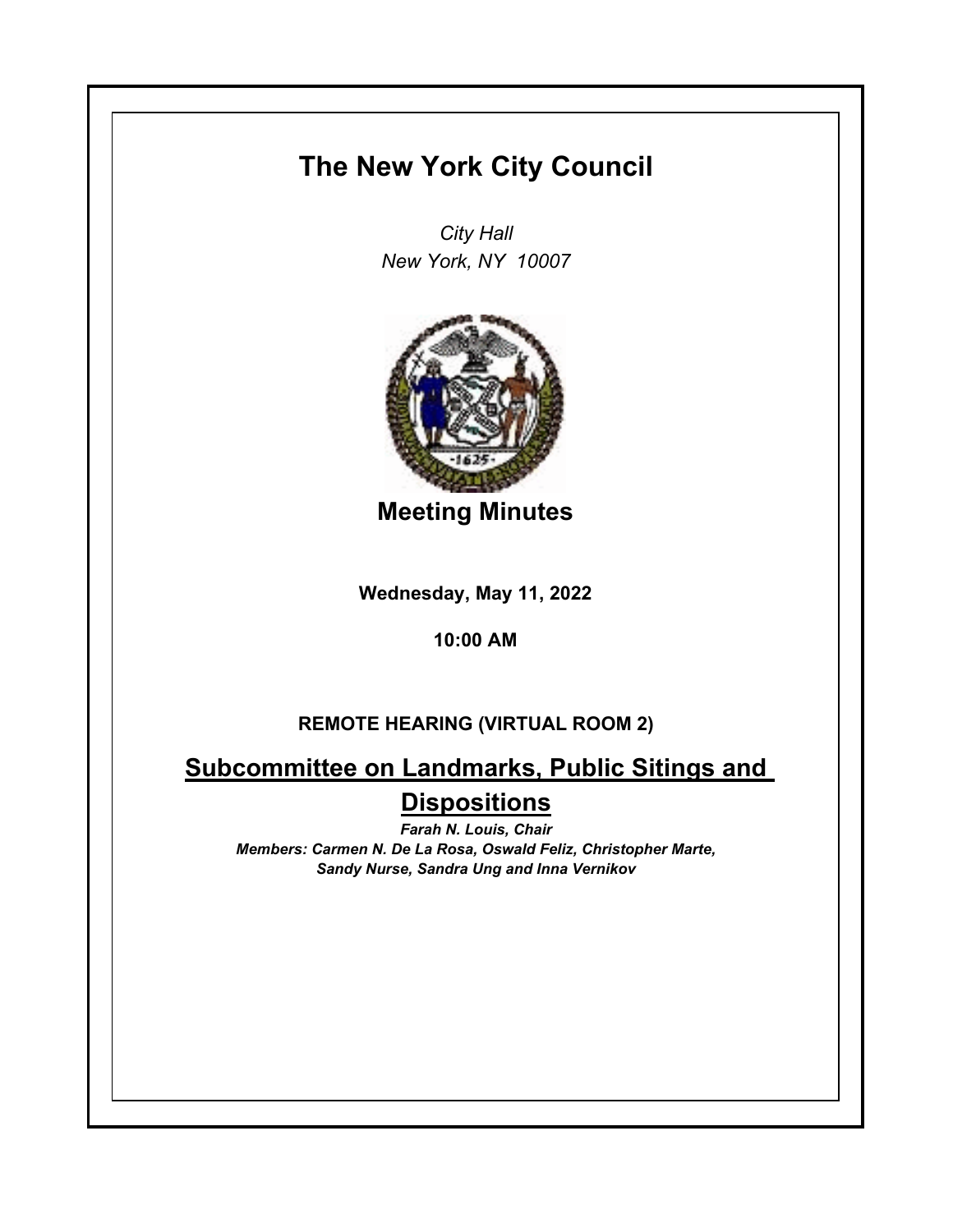**This Land Use Application was Hearing Held by Committee**